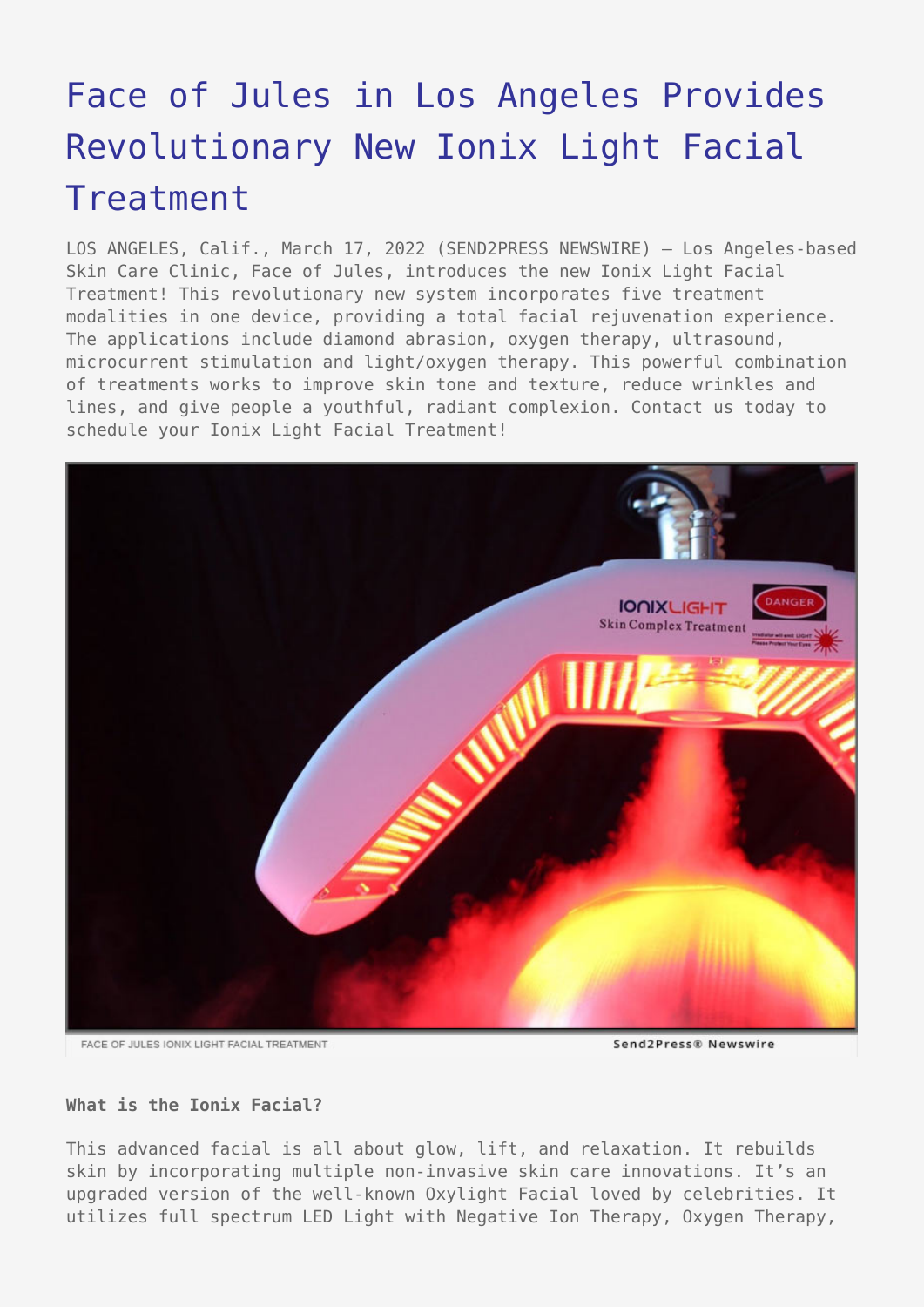Microdermabrasion, Microcurrent, Radio Frequency, and Ultrasound for immediate and cumulative results. Targets all the signs of aging without discomfort or recovery time. It improves muscle tone, reduces puffiness, increases cellular activity, and stimulates one's own collagen production. It's great for general radiance and for everyone experiencing loss of firmness and dullness in the skin.

The overall result is healthier, firmer and younger looking skin. Brighter, smoother skin is obvious from the very first treatment but the results are progressive. Clients will notice more corrections with each treatment. Depending on the desired results we recommend a series of 6 to 8 consecutive treatments two weeks apart. This facial does not include extractions.

## **Diamond Abrasion**

The diamond abrasion application uses a small, hand-held device to gently sand the top layer of skin cells away. This exfoliation process removes dead skin cells and reveals the healthy, youthful skin beneath.

## **Oxygen Therapy**

Oxygen therapy is a treatment that delivers oxygen and nutrients to the skin cells, promoting cell turnover and collagen production. This treatment helps to improve skin tone and texture, reduce wrinkles and lines, and give clients a youthful, radiant complexion.

#### **Ultrasound**

The ultrasound application uses sound waves to penetrate the skin and promote collagen production.

Microcurrent Stimulation

The microcurrent stimulation application uses a low-level current to stimulate the muscles and improve skin tone and texture.

#### **Light/Oxygen Therapy**

The light/oxygen therapy application uses light energy and oxygen to penetrate the skin and promote collagen production.

#### **Face of Jules – Top Spot for Los Angeles Ionix Facial Treatments**

Face of Jules is proud to offer this revolutionary new Ionix Light Facial Treatment to clients seeking quality skin care throughout the Los Angeles region. This cutting-edge treatment can provide people with a total facial rejuvenation, improving skin tone and texture, reducing wrinkles and lines, and giving clients a youthful, radiant complexion.

Contact Face of Jules today or visit <https://www.FaceofJules.com> to schedule an appointment for this new facial treatment.